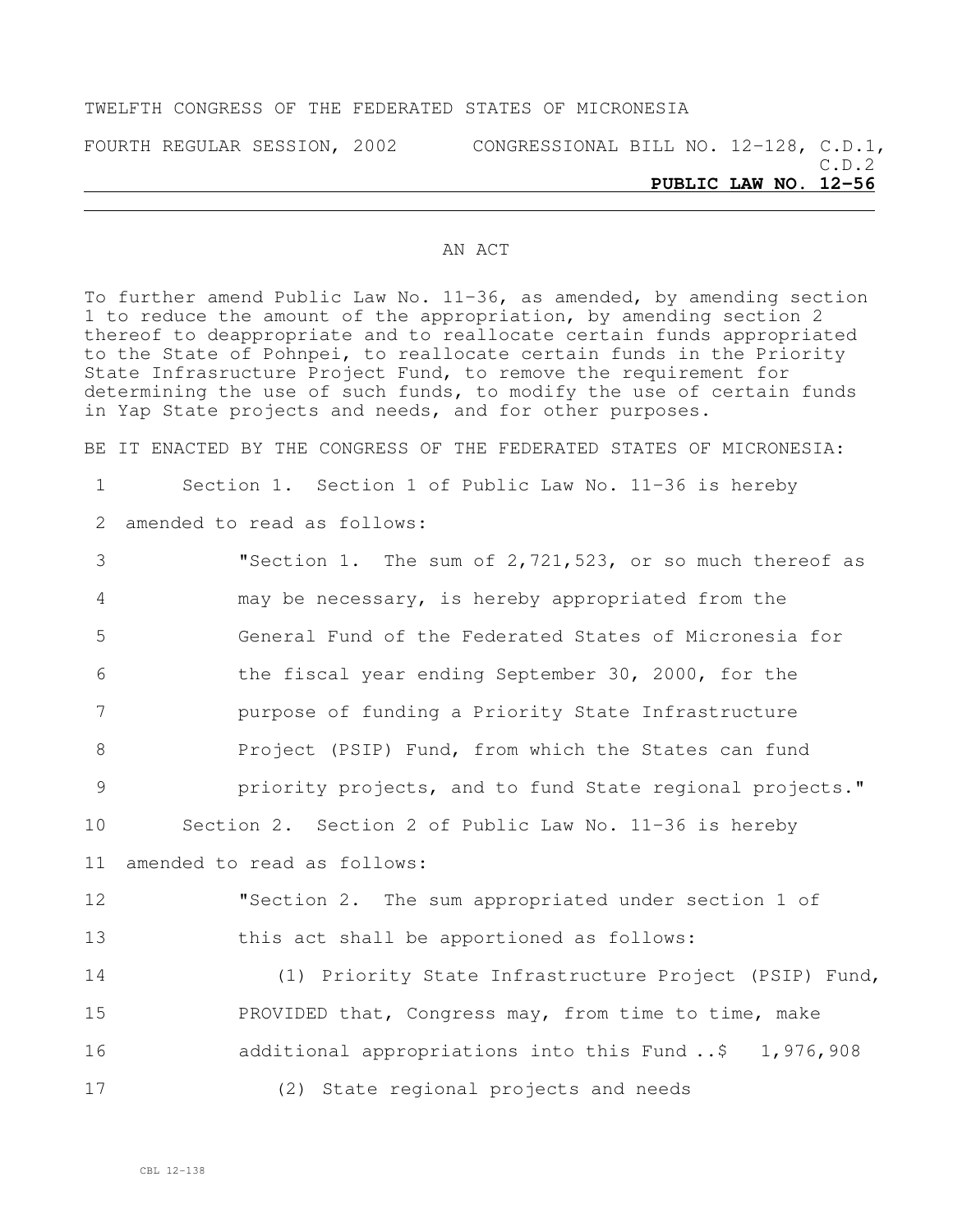# **PUBLIC LAW NO. 12-56**

|                               | 125,000                                                                                                                                                     |
|-------------------------------|-------------------------------------------------------------------------------------------------------------------------------------------------------------|
| (b) Pohnpei                   |                                                                                                                                                             |
|                               |                                                                                                                                                             |
|                               | 11,523                                                                                                                                                      |
| (ii) Projects in $E.D.*1$     | 1,542                                                                                                                                                       |
| (iii) Other regional projects |                                                                                                                                                             |
|                               | 208,458                                                                                                                                                     |
|                               | 250,000                                                                                                                                                     |
| (d) Yap                       |                                                                                                                                                             |
| (i) St. Mary's School         |                                                                                                                                                             |
|                               | 100,000                                                                                                                                                     |
| (ii) Health centers and Piig  |                                                                                                                                                             |
| dispensaries repairs          | 38,092                                                                                                                                                      |
|                               | $10,000$ "                                                                                                                                                  |
|                               |                                                                                                                                                             |
|                               |                                                                                                                                                             |
|                               |                                                                                                                                                             |
|                               |                                                                                                                                                             |
|                               |                                                                                                                                                             |
|                               |                                                                                                                                                             |
|                               |                                                                                                                                                             |
|                               |                                                                                                                                                             |
|                               |                                                                                                                                                             |
|                               |                                                                                                                                                             |
|                               | (a) Kosrae \$<br>(i) Pohnpei State Delegation Office<br>renovation, completion of second floor<br>construction and operations<br>(iii) O.I. Culture Program |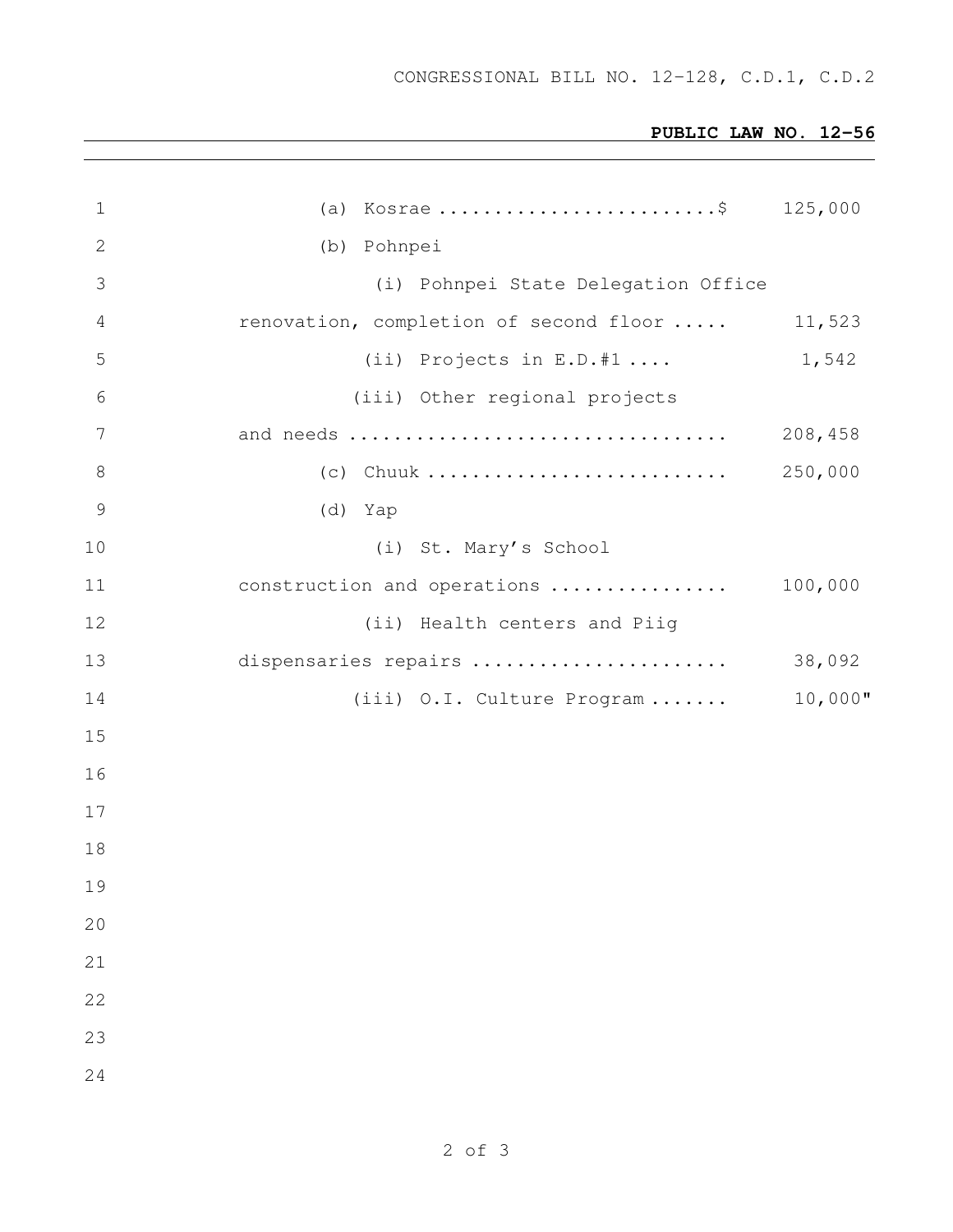# **PUBLIC LAW NO. 12-56**

| $\mathbf 1$     |                                                             |
|-----------------|-------------------------------------------------------------|
| $\mathbf{2}$    | Section 3. This act shall become law upon approval by the   |
| 3               | President of the Federated States of Micronesia or upon its |
| 4               | becoming law without such approval.                         |
| 5               |                                                             |
| 6               |                                                             |
| $7\phantom{.0}$ |                                                             |
| $8\,$           | December 18, 2002                                           |
| $\mathcal{G}$   |                                                             |
| 10              |                                                             |
| 11              |                                                             |
| 12              |                                                             |
| 13              | /s/ Redley Killion for                                      |
| 14              | Leo A. Falcam<br>President                                  |
| 15              | Federated States of Micronesia                              |
| 16              |                                                             |
| 17              |                                                             |
| 18              |                                                             |
| 19              |                                                             |
| 20              |                                                             |
| 21              |                                                             |
| 22              |                                                             |
| 23              |                                                             |
| 24              |                                                             |